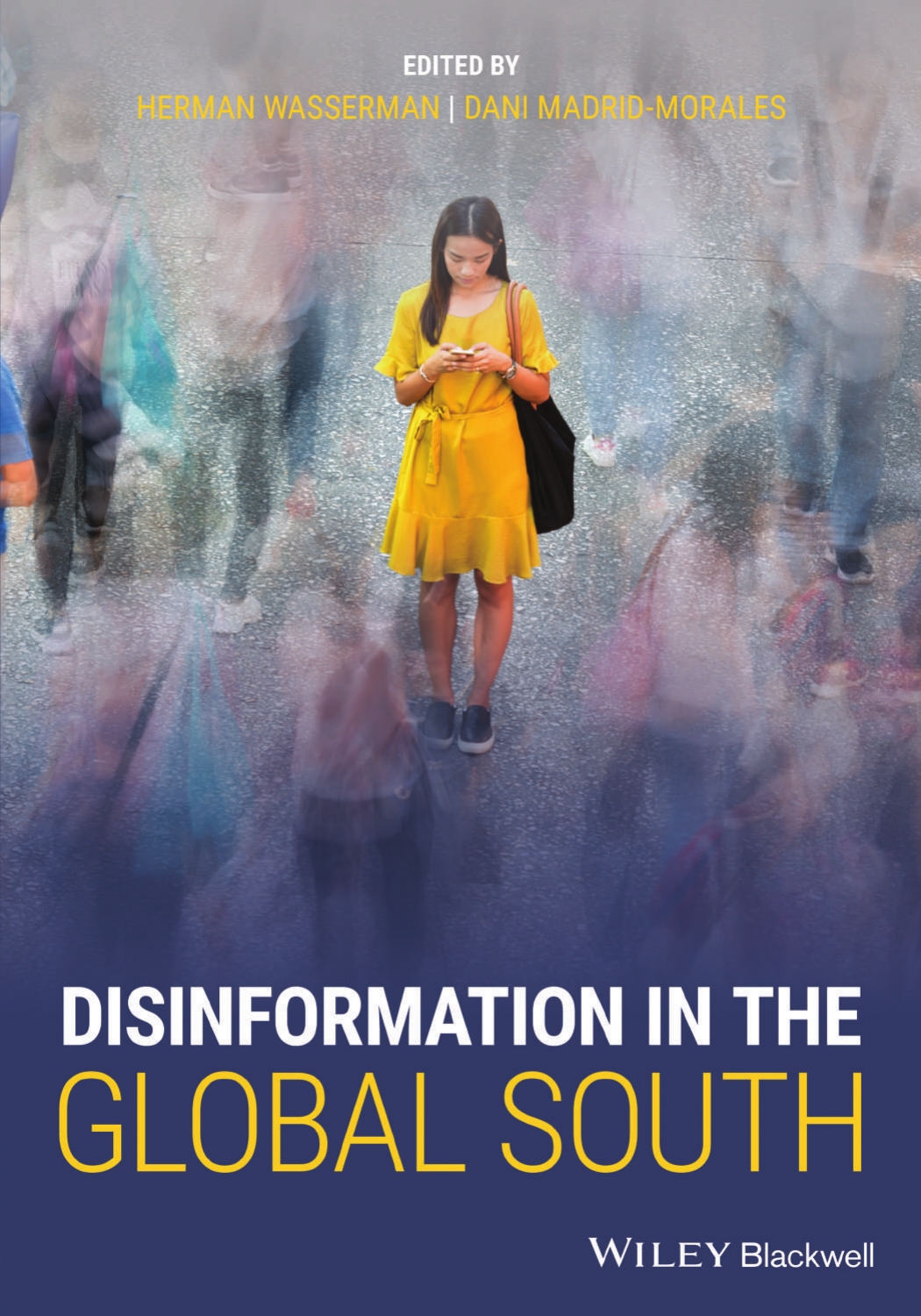# **Disinformation in the Global South**

Edited by

 *University of Cape Town Herman Wasserman Cape Town, South Africa* 

*Dani Madrid-Morales University of Houston Houston, Texas, USA* 

# **WILEY Blackwell**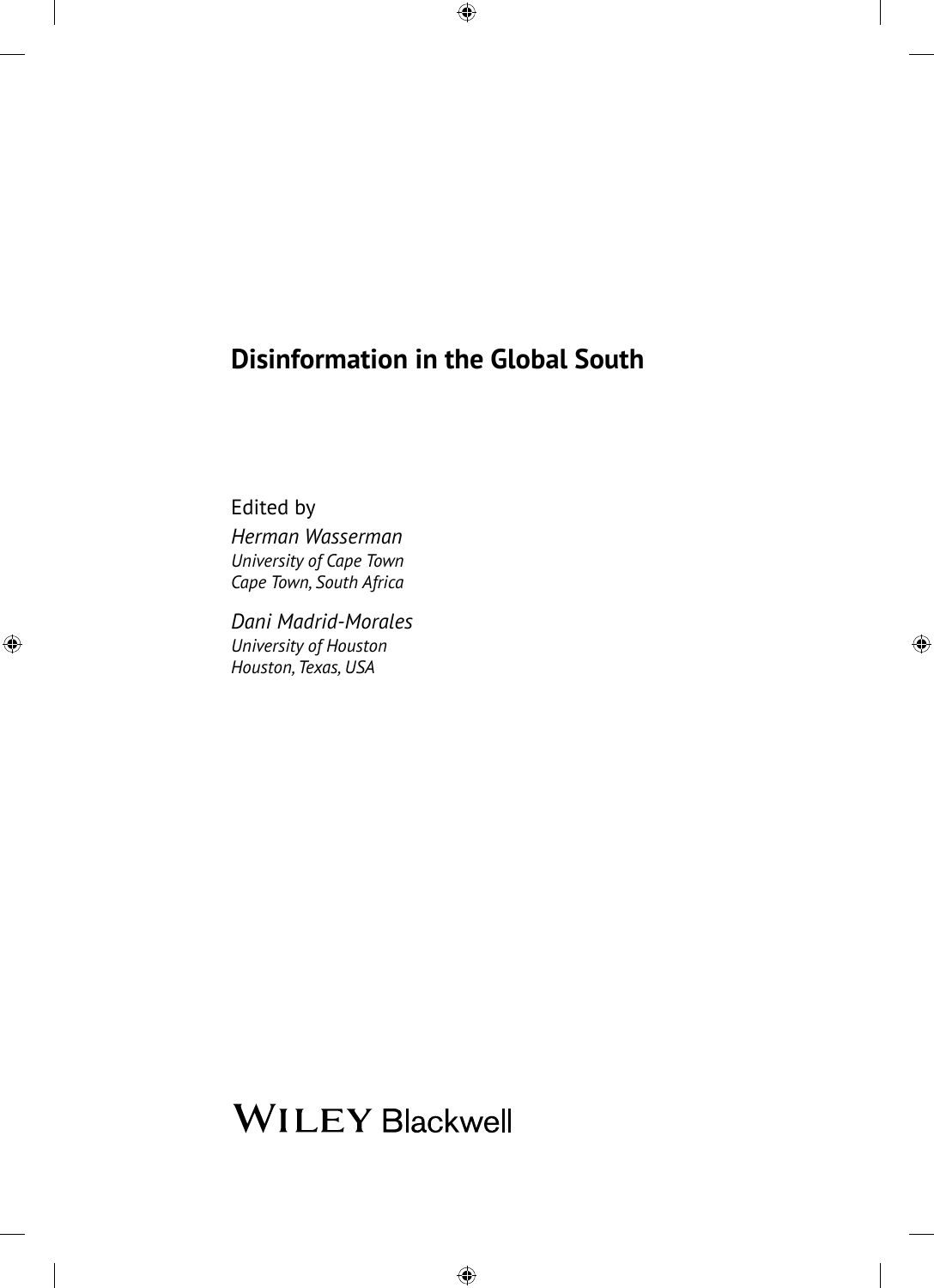This edition first published 2022 © 2022 John Wiley & Sons, Inc.

All rights reserved. No part of this publication may be reproduced, stored in a retrieval system, or transmitted, in any form or by any means, electronic, mechanical, photocopying, recording or otherwise, except as permitted by law. Advice on how to obtain permission to reuse material from this title is available at http://www.wiley.com/go/permissions.

The right of Herman Wasserman and Dani Madrid-Morales to be identified as the authors of the editorial material in this work has been asserted in accordance with law.

*Registered Office*  John Wiley & Sons, Inc., 111 River Street, Hoboken, NJ 07030, USA

*Editorial Office*  The Atrium, Southern Gate, Chichester, West Sussex, PO19 8SQ, UK

For details of our global editorial offices, customer services, and more information about Wiley products visit us at www.wiley.com.

Wiley also publishes its books in a variety of electronic formats and by print-on-demand. Some content that appears in standard print versions of this book may not be available in other formats.

#### *Limit of Liability/Disclaimer of Warranty*

While the publisher and authors have used their best efforts in preparing this work, they make no representations or warranties with respect to the accuracy or completeness of the contents of this work and specifically disclaim all warranties, including without limitation any implied warranties of merchantability or fitness for a particular purpose. No warranty may be created or extended by sales representatives, written sales materials or promotional statements for this work. The fact that an organization, website, or product is referred to in this work as a citation and/or potential source of further information does not mean that the publisher and authors endorse the information or services the organization, website, or product may provide or recommendations it may make. This work is sold with the understanding that the publisher is not engaged in rendering professional services. The advice and strategies contained herein may not be suitable for your situation. You should consult with a specialist where appropriate. Further, readers should be aware that websites listed in this work may have changed or disappeared between when this work was written and when it is read. Neither the publisher nor authors shall be liable for any loss of profit or any other commercial damages, including but not limited to special, incidental, consequential, or other damages.

*Library of Congress Cataloging-in-Publication Data* 

Names: Wasserman, Herman, 1969- editor. | Madrid-Morales, Dani, 1980-editor. Title: Disinformation in the Global South / edited by Herman Wasserman, Dani Madrid-Morales.

Description: Hoboken : John Wiley & Sons, Inc., 2022. | Includes bibliographical references and index.

Identifiers: LCCN 2021033028 (print) | LCCN 2021033029 (ebook) |

ISBN 9781119714446 (paperback) | ISBN 9781119714477 (pdf) | ISBN 9781119715597 (epub) | ISBN 9781119714491 (obook)

Subjects: LCSH: Mass media--Political aspects--Developing countries. |

Disinformation--Developing countries. | Fake news--Developing countries. |

Press and politics--Developing countries. | LCGFT: Essays.

Classification: LCC P92.2 .D57 2021 (print) | LCC P92.2 (ebook) | DDC 302.2309724--dc23

LC record available at https://lccn.loc.gov/2021033028

LC ebook record available at https://lccn.loc.gov/2021033029

Cover image: © olaser/Getty Images Cover design by Wiley

Set in 9.5/12.5pt STIXTwoText by Integra Software Services, Pvt. Ltd, Pondicherry, India

10 9 8 7 6 5 4 3 2 1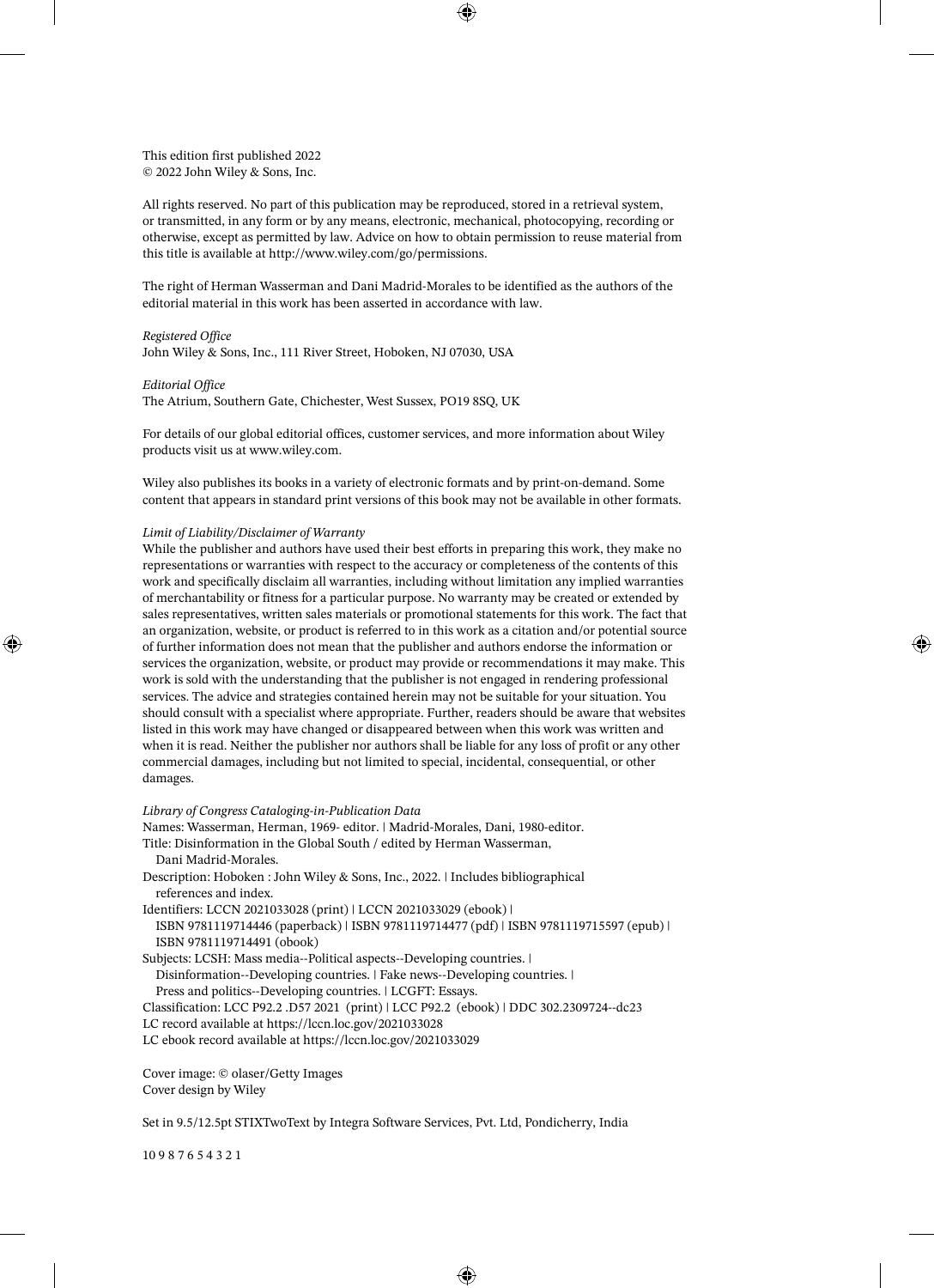# **8**

# **"Rumor-Debunking" as a Propaganda and Censorship Strategy in China**

The Case of the COVID-19 Outbreak *Kecheng Fang*

# **Introduction**

On New Year's Day 2020, police in the city of Wuhan in Central China issued a statement saying that eight people were summoned and punished for "spreading false information" about pneumonia (Zhuang 2020). The state news agency, Xinhua, picked up the story and claimed that according to an investigation by local public health authorities, "no significant human-to-human transmission was found." Xinhua also relayed Wuhan police's call "not to make rumors, not to believe in rumors, not to spread rumors, and to build a harmonious and clean cyberspace together" (Liao and Feng 2020). In late January, however, people began to realize that the pneumonia was rapidly spreading and that one of the punished Wuhan citizens was an ophthalmologist named Li Wenliang, who warned his former medical school classmates of "seven cases of severe acute respiratory syndrome (SARS) from the city's Hua'nan Seafood Wholesale Market" in a WeChat – a widely used social media platform in China – group chat on December 30, 2019 (Zhuang 2020). Dr. Li got the information because he examined a medical report of a patient infected by a novel coronavirus, but the police and state media dismissed his warning as "spreading false information." When Dr. Li died from COVID-19 on February 7, Chinese netizens expressed unprecedented grief and anger online and even openly called for freedom of speech on social media (Yu 2020).

It was ironic that a doctor who sent an early warning of the coronavirus was punished as a rumor-monger. But the Chinese state's efforts in controlling information by determining truth and falsity did not stop there. In fact, to censor unwanted messages and guide public opinion in the name of "rumor-debunking" (*pi yao*) and "fact-checking" was a major strategy used by the Chinese propaganda machine during the COVID-19 pandemic. The state kept rolling out "fact-checking" articles about the pandemic and promoted them on major social media platforms including Weibo and WeChat. This co-optation of fact-checking is among a global trend of politicians mimicking fact-checkers' work in order to gain credibility and promote biased information (Funke and Benkelman 2019). This trend on the one hand shows the power of factchecking as a tool to influence the information environment, but on the other hand it points to the potential danger of an accountability tool being repurposed for the opposite goal – misleading the public, rather than informing them and holding the politicians accountable.

*Disinformation in the Global South*, First Edition. Edited by Herman Wasserman and Dani Madrid-Morales. © 2022 John Wiley & Sons, Inc. Published 2022 by John Wiley & Sons, Inc.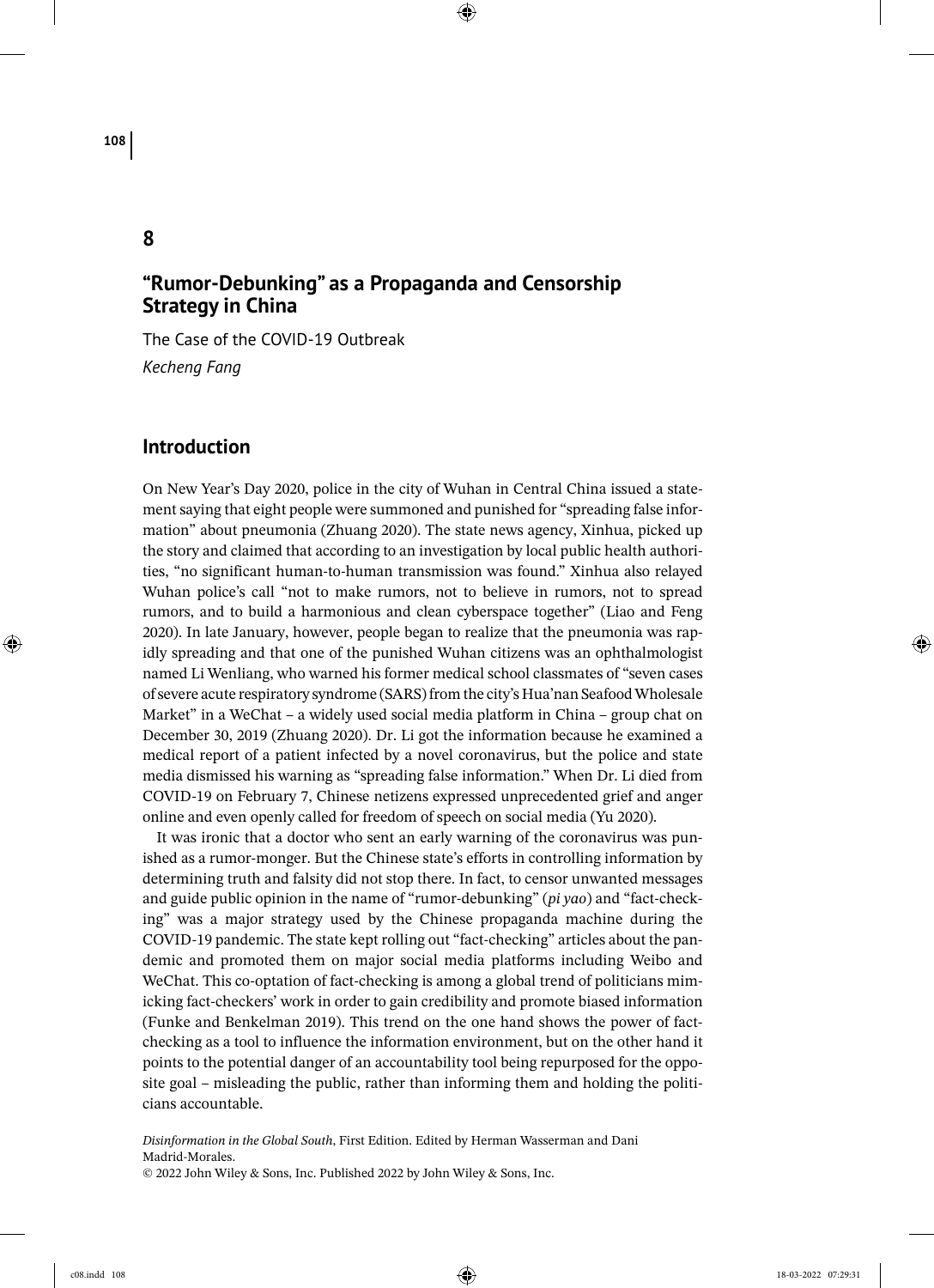Despite its importance in both practical and theoretical senses, to date, the co-optation of fact-checking by political power is still largely understudied as compared with other political aspects of disinformation and fact-checking. In this chapter, I aim to fill this gap by using the case of China's propaganda during the COVID-19 pandemic to explore how this co-optation occurred and how the government positioned fact-checking in its authoritarian governance.

## **Rumors, Facts, and the Power and Authority to Speak**

There are different approaches to understanding rumors. The simple and intuitive understanding is that rumors, as opposed to factual claims, are something circulating in society but unverified and without solid evidence. Early psychological studies on rumors generally follow this approach (e.g., Allport and Postman 1947; Peterson and Gist 1951). However, sociologists argue that rumors should be understood not as an object but as a process. In other words, rumors are not something ready-made and waiting to be transmitted. Rather, rumors emerge, evolve, and disseminate among people due to certain social contexts. One significant study from this perspective is Shibutani's (1966) book which long precedes the current preoccupation with mis- and disinformation, in which he calls rumors "improvised news." Shibutani argues that in situations of ambiguity, people need information to solve the problems and evaluate possible actions; and when such needed information is unavailable, people would respond by collectively constructing consensus based on available data, guesses, beliefs, and speculation. This is how rumors, or "improvised news," emerge in a society. It says more about the context than about the content. This approach demonstrates that rumor can be seen as a collective tool for the public to navigate through adverse situations. It is especially relevant to both the COVID-19 pandemic, when there were many unknowns and uncertainties especially during the early days, and the Global South context, where factual information is often suppressed, unavailable, or inaccessible.

Furthermore, there is a political approach to understanding rumors. Similar to the sociological approach, the political approach chooses not to focus on the content and factuality of rumors. It instead emphasizes the power dynamic between those who define rumors and those who are defined as rumor-mongers. One commonly accepted feature of the so-called rumors is that they are not validated by official sources. However, as Kapferer (1990) suggests, "the notion of an 'official' source is a political notion: it is governed by a consensus about who has the juridical authority to speak" (p. 14). Therefore, rumor-mongers and rumor-debunkers could be seen in the framework of contesting the power and authority to speak. Kapferer further argues that rumors challenge the authority of the "official sources" by suggesting alternative narratives and questioning the underlying assumption that "official" equals "credible." "As information that runs alongside and at times counter to official information, rumors constitute a counter-power, i.e., a sort of check on power" (p. 14). Or in Hu's (2009) words, rumors are a form of social protest against the authorities of official sources. Empirical evidence does show that rumors could decrease citizens' trust in the government and support of the regime (Huang 2017). Rumors are even said to have ignited the Velvet Revolution in Czechoslovakia in 1989 (Bilefsky 2009). Thus,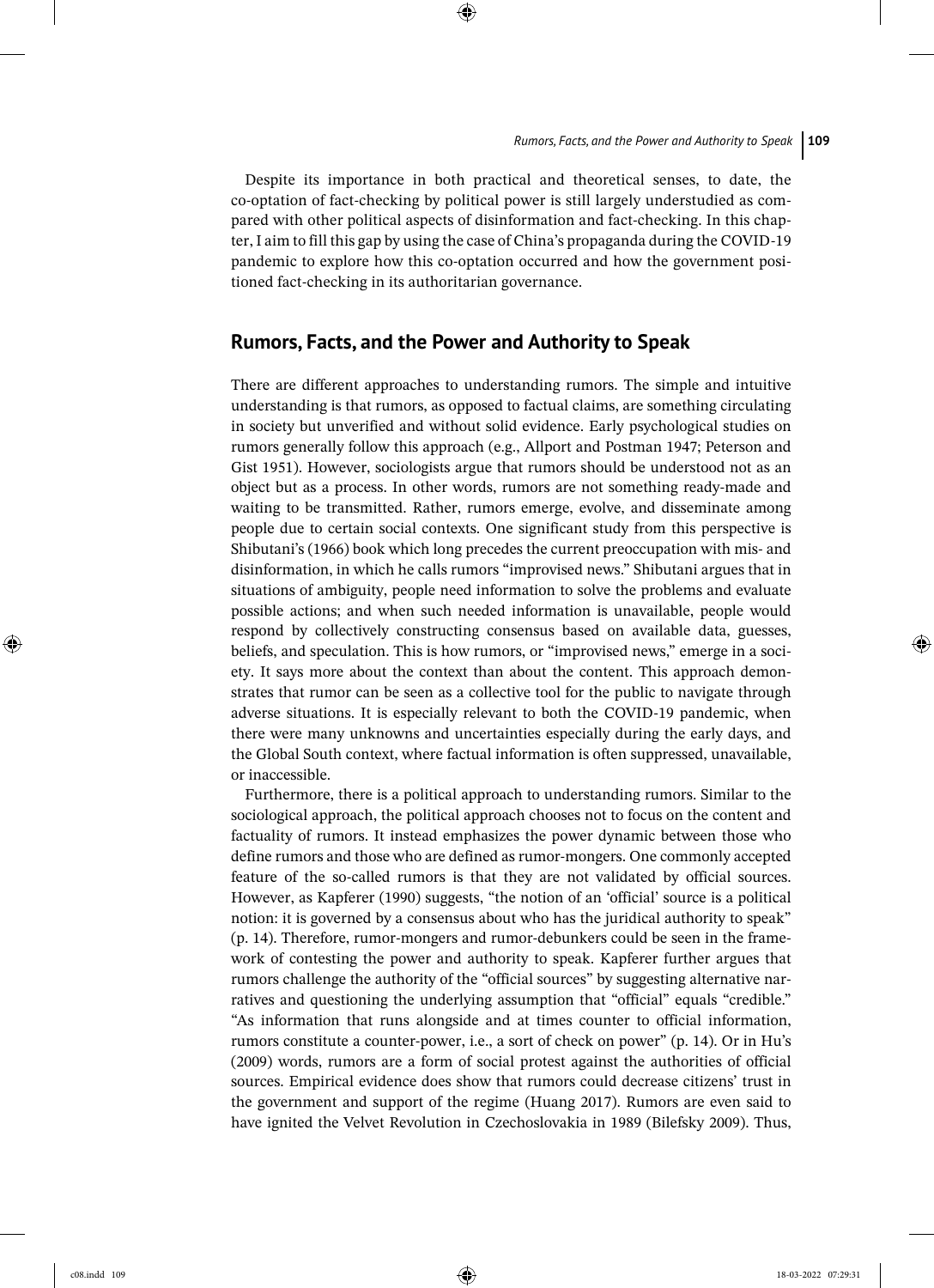the efforts to discredit rumors are not simply about righting the wrong, but about maintaining authority and containing challengers. Coady (2012) even argues that "rumor's bad reputation is a consequence of propaganda" and that "the propagandistic nature of official campaigns to discredit rumor has long been evident" (p. 105).

The global emergence of fact-checking among the professional journalism community is also largely concerned with the authority to speak, though the news media and journalists in democratic regimes carefully maintain an independent position from the government and the public. Scholars find that fact-checking projects in Western democracies have various strategies in establishing their jurisdictional authority. On the one hand, they attest to their independence from powerful political and economic interests in their mission statements (Graves 2018). When selecting claims to check, they overwhelmingly pay attention to speeches made by political figures, rather than those by private citizens or news outlets (Graves 2016). In doing so, fact-checkers resort to the widely accepted central logic of journalistic professionalism – holding the powerful accountable and thus gaining authority among the public. On the other hand, fact-checking projects generally follow the principle of transparency by providing links to external sources and explaining their methodology (Humprecht 2020). The methods used by fact-checkers usually include tracing original data, locating trustworthy experts, and triangulation by considering information from different sides (Graves 2016). Although few fact-checkers claim to use scientifically rigorous methods, they overwhelmingly reach similar conclusions and rate claims accurately (Amazeen 2015). In short, professional fact-checkers have largely established their authority not by catering to power, but by keeping a distance from political and economic interests, adopting a set of specific methods, and keeping the methods transparent. It should be noted that such strategy does not apply to the context of China, where even the critical journalists would partner with the state to carry out investigative reporting to help improve governance rather than enacting opposition, as independent space for journalism is not allowed in China (Repnikova 2018b).

However, once the authority is established, it could be misappropriated by various actors. Funke and Benkelman (2019) note that there is a growing number of imposter fact-checking websites in many countries trying to spread biased information by impersonating legitimate fact-checking sites. They also find that politicians all over the world, from Senator Elizabeth Warren in the US to prime ministerial candidate Andrej Babiš in the Czech Republic, have created their own fact-checking sites to debunk allegations against them. The Russian disinformation campaign also used "rumor-debunking" to disseminate fake and biased news (Birnbaum 2019). Among this global trend, the Chinese government's co-optation of fact-checking is arguably the most significant one, and is one of the latest attempts of China's propaganda apparatus to upgrade its operations in the digital era.

# **How the Chinese Propaganda Machine Claims Authority**

For authoritarian regimes, managing information flows is key to their survival. It is not enough to just send out messages favorable to the government – they have to make sure that the people are willing to listen to and believe in such messages. In other words, they have to establish authority and credibility for the official information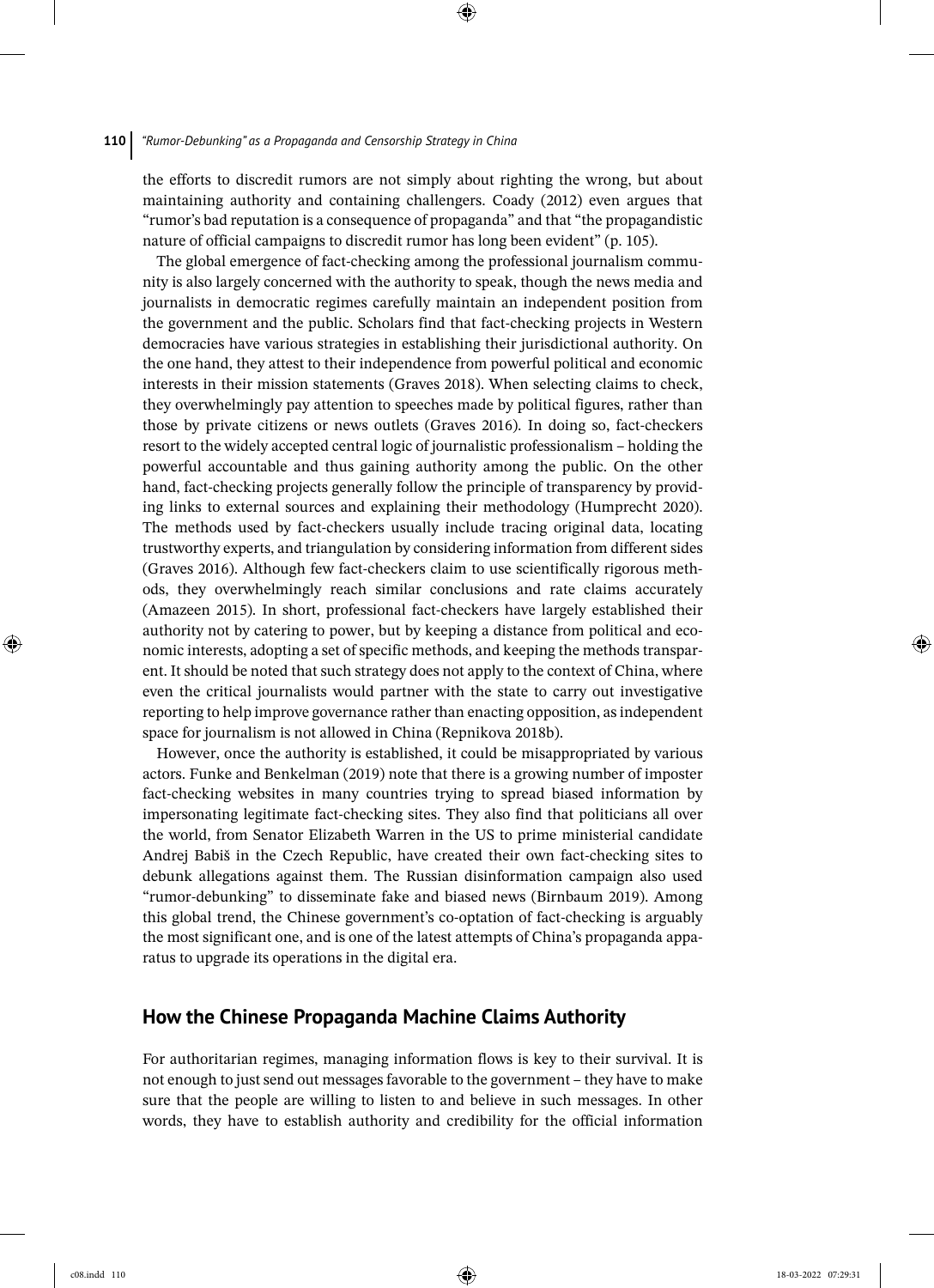channels. In the context of China, the party-state implements a variety of strategies to establish the authority of the propaganda machine for more effective "thought work" (Brady 2008) in different periods.

In the Mao era (1949–1976), the major strategy was a more totalitarian one – to monopolize information channels with official mouthpieces such as *The People's Daily* (*Renmin Ribao*) and to shut down other channels such as private newspapers and underground magazines (Sukosd and Wang 2013). The economic reform since the late 1970s started a significant process of media commercialization, which gave birth to thousands of state-owned but market-oriented media outlets (Chan 1993; Huang 2001). Not relying on government funding, this group of commercial media in China has brought partial liberalization to the media landscape, including the rise of investigative journalism and the diversification of opinions (Liebman 2005; Pan 2009). Scholars argue that commercial media eroded the party media's reader base and challenged their authority (Chen and Guo 1998; Huang 2001). However, it does not necessarily mean that the Chinese government has lost its authority and control over information flow. A seminal study by Stockmann (2013) finds that although commercial media seem to be different from official mouthpieces, their coverage of key policy issues is actually quite similar to each other, and both support government positions. The fact that commercial media outlets are more popular and are perceived as more credible among the public has increased the authority and persuasiveness of the official narratives. Therefore, authoritarian rule in China is strengthened rather than weakened through the process of media commercialization.

The proliferation of blogs and social media accounts as unofficial information channels in the digital era brought new challenges to the regime. The internet facilitated the exchange of information among the public and gave rise to online activism, threatening the authority of official channels (Tong and Lei 2013; Yang 2009). The partystate responded with both crackdown (Bamman, O'Connor, and Smith 2012; Roberts 2018) and co-optation, which includes a range of sophisticated approaches to using digital media to claim authority for official propaganda. First, it has created a number of digital-only outlets to disseminate propagandistic content in a more accessible way and a more appealing style (Repnikova and Fang 2019). There is also a significant presence of official media and government institutions on social media platforms such as Weibo and WeChat (Schlæger and Jiang 2014). Second, the party-state has established an army of pro-government commentators known as the "fifty-cent party" to engage anonymously in online discussion and publish pro-regime content (Han 2015). Acting as ordinary netizens, this group of government-sponsored users artificially boosts the perceived popularity of official narratives among the public. Third, the Chinese government takes advantage of the interactive feature of social media and adopts the strategy of participatory persuasion, in which the netizens are called to repost, share, and create content for propaganda purposes (Repnikova and Fang 2018). Including the netizens in the persuasion process, could be an effective way to enhance the authority of official discourse and facilitate public complicity with the regime. Taken together, these different approaches show that the Chinese government keeps upgrading its propaganda apparatus by creatively exploiting the features of online communication (more accessible, anonymous, and interactive), which help bolster the legitimacy and authority of official discourse.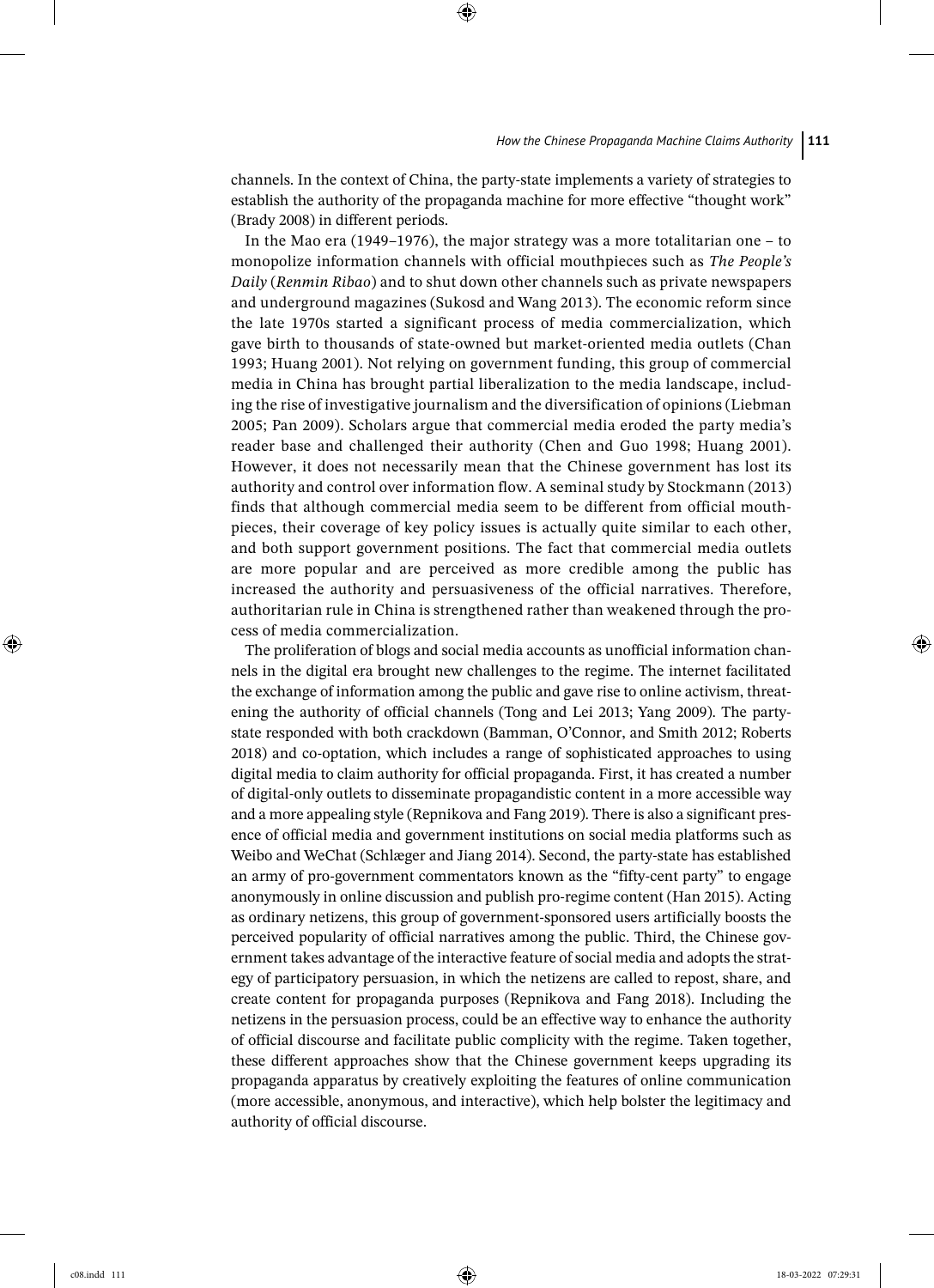#### **112** *"Rumor-Debunking" as a Propaganda and Censorship Strategy in China*

In terms of crackdown on online speech, the government also has to care about legitimacy and authority, otherwise censorship might backfire (Roberts 2018). Defining unwanted messages as rumors is a major strategy used by the Chinese government to provide legitimacy to censorship practices. Anti-rumor campaigns have been organized by the government to silence public discussion on politically sensitive topics (Zeng, Chan, and Fu 2017). The government even issued a legal interpretation, which would put social media users under defamation charges and possible prison terms if the "rumors" they produce have been viewed more than 5,000 times or shared more than 500 times (Huang 2017). However, the campaigns are hardly successful in eliminating rumors, and one major reason is the lack of trust in traditional sources of information (Repnikova 2018a). It is against this backdrop that the Chinese government co-opts fact-checking as a way to establish authority and credibility. In this chapter, I examine such co-optation and focus on the COVID-19 sections on two prominent Chinese fact-checking websites, as well as the official documents and policy narratives about rumor-debunking and fact-checking.

# **Two Major COVID-19 Rumor-Debunking Sites**

How did the Chinese party-state co-opt fact-checking for propagating official discourses and filtering unwanted information during the COVID-19 pandemic? I argue that it focused on taking the name and form, rather than the independent stance and professional practices, from fact-checking journalism. It also combined "fact-checking" with censorship and crackdown on information that was deemed sensitive by the state. My argument is based on the analysis of the following data from several different sources.

The primary data source is two fact-checking websites focusing on the COVID-19 pandemic. The first one is the COVID-19 section of the Joint Rumor-Debunking Platform (referred to as "The Joint" hereafter) hosted by the Cyberspace Administration of China and managed by the website of state news agency Xinhua Net (http://www. piyao.org.cn/2020yqpy).<sup>1</sup> The second data source is the COVID-19 section of the commercial platform Tencent News's Jiao Zhen site (https://vp.fact.qq.com). These two sites are the most prominent fact-checking outlets on this topic, respectively run by the government and a commercial company. A comparison between the two could help examine whether the phenomenon of commercial media contributing to pro-government propaganda identified by Stockmann (2013) still holds true in this context.

I collected two types of data from the two sites. First, I examined the interface including the design and structure of the sites and the composition of fact-checking articles. I compared them to three professional fact-checkers in the US: PolitiFact, FactCheck.org, and Snopes. Second, a research assistant and I conducted a content analysis on the articles. We collected articles published every other day from January 18 to June 30, producing a sample of 484 articles from The Joint and 329 articles from Jiao Zhen. We found that their content has some overlap – 62 articles appeared on both sites. We then coded the time of publication, the author of the piece, the information source cited in the piece, the rating of the checked claim, and its topical area for the 751 individual articles (484 + 329 – 362).

<sup>1</sup> The URL for The Joint uses the Chinese word *piyao*, meaning "rumor-debunking."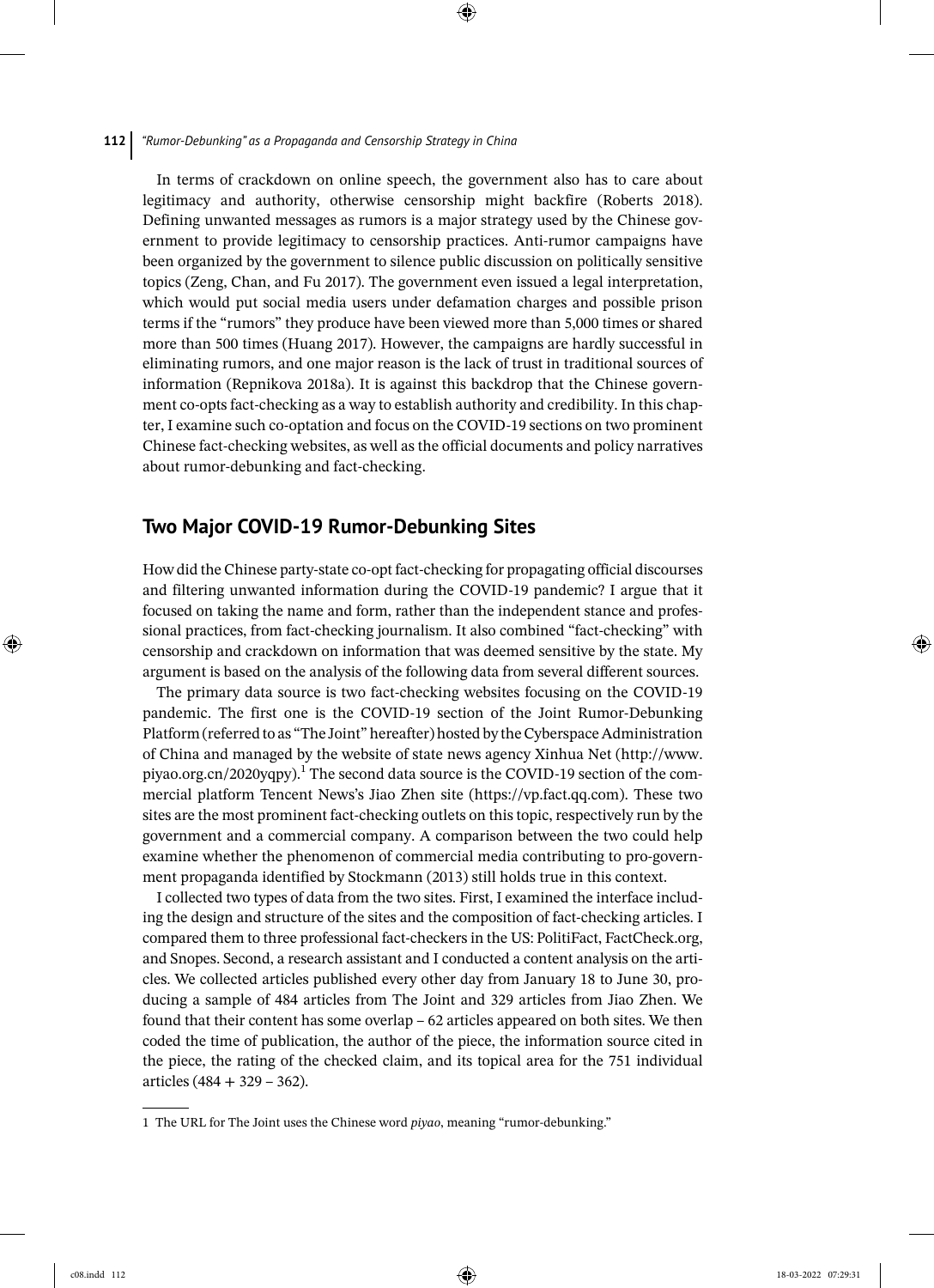The secondary data of the study are from two sources. First, I collected all the articles mentioning "coronavirus (*xin guan*)" or "pandemic (*yi qing*)" published on the website of the Cyberspace Administration of China (http://www.cac.gov.cn), the government agency in charge of internet policies and regulations. These articles provide a lens through which we could examine the official position and policies about rumordebunking during the pandemic. Second, I used the "List of Penalized Chinese Netizens for Online Speech about COVID-19" collected by the non-governmental organization Chinese Human Rights Defenders.<sup>2</sup> This dataset used Chinese state media reports and government announcements to gather cases. It provides insights into how rumor-debunking is also linked to repression, which could supplement our analysis on fact-checking websites.

# **Similarity with Professional Fact-Checkers and Lack of Transparency**

We start our findings section by examining the form, including the interface and design of the websites and the structure of the articles, in order to analyze their practices and reveal their underlying logic. Both The Joint and Jiao Zhen have a rather simple and even minimal layout, which is helpful for reading on mobile phones. The main pages list the headlines with ratings in different colors. The headlines are checked claims written either as questions (The Joint) or as statements (Jiao Zhen). Both sites adopt an "infinite scroll" design – more headlines are continually loaded into the page as the user scrolls downwards or clicks the "read more" button.

Figure 8.1 presents a side-by-side comparison of the two Chinese sites and the American fact-checking site, PolitiFact. The three sites look quite similar, especially for the colored ratings placed next to the checked claims. All of them use green to denote claims rated as truth, and the words used are "fact" (The Joint), "indeed like this" (Jiao Zhen), and "true" (PolitiFact). Claims checked to be false are in red ratings,

| And Frederick Editor Mark                                                                                                                                                                                                                                                                                           | 投資 HARRIST-T<br>有其                                              |                                     | <b>POLITIFACT</b><br>The Printer Institute                                                        |                                                                                                                                                                                                                                                                                                                                                                                                                |
|---------------------------------------------------------------------------------------------------------------------------------------------------------------------------------------------------------------------------------------------------------------------------------------------------------------------|-----------------------------------------------------------------|-------------------------------------|---------------------------------------------------------------------------------------------------|----------------------------------------------------------------------------------------------------------------------------------------------------------------------------------------------------------------------------------------------------------------------------------------------------------------------------------------------------------------------------------------------------------------|
| 经解用以传播新建树脂?<br>W Rillian American                                                                                                                                                                                                                                                                                   | 日有抵伸的新疆兼成地盘都不会再次编码 同等関数<br>2020-04-00                           |                                     | <b>BurFarunt</b><br>March an Law 22, 2000 to a speed                                              |                                                                                                                                                                                                                                                                                                                                                                                                                |
| 南昌民德語號江之星區店发现有低多斯人張斯园牌炎?                                                                                                                                                                                                                                                                                            | 福物省市私坂島市法部製技状病毒 [18377]<br>3020-04-28                           | $^{\bullet}$                        | "North Corolina is one of four states" that<br>hasn't corned gyms.<br>Bullis County race Of 1991. | $\equiv$                                                                                                                                                                                                                                                                                                                                                                                                       |
| And the basic multiple completed by the contract their<br>国家班政局:北京"快速小野"模糊检测全部为帮性<br>the state of the state of the state of the state of the state of the state of the state of the state of the state of the state of the state of the state of the state of the state of the state of the state of the state of t | <b>儿童阅知NG口喜可能会自成不可逆告答【国国】</b><br>30200000                       |                                     | <b>Gonskil Trungs</b><br>dated as Lot 23, 232(to a bond)                                          |                                                                                                                                                                                                                                                                                                                                                                                                                |
| "第二波"疫情病的来了吗?                                                                                                                                                                                                                                                                                                       | 高速新聞這是人体试验先行者Bag已死亡 ED<br>2020-04-28                            | $\bullet$                           | As of June 23, the COVID-19 death rate is<br>"way down."<br>this process second countries seems   | <b>ANGELES</b><br>$\frac{1}{2} \frac{1}{2} \frac{1}{2} \frac{1}{2} \frac{1}{2} \frac{1}{2} \frac{1}{2} \frac{1}{2} \frac{1}{2} \frac{1}{2} \frac{1}{2} \frac{1}{2} \frac{1}{2} \frac{1}{2} \frac{1}{2} \frac{1}{2} \frac{1}{2} \frac{1}{2} \frac{1}{2} \frac{1}{2} \frac{1}{2} \frac{1}{2} \frac{1}{2} \frac{1}{2} \frac{1}{2} \frac{1}{2} \frac{1}{2} \frac{1}{2} \frac{1}{2} \frac{1}{2} \frac{1}{2} \frac{$ |
| 123223000000000000000000<br>2020年期限中小学要用时间定了?<br>the state of the control of the control of the control of the control of the control of the control of the control of the control of the control of the control of the control of the control of the control of the control of                                     | 王善规士表示仲国已况是实行"商休怎定"。<br>3050-04-28<br>a na tsanada a tsa na tsa | s                                   | <b>Directo Trains</b><br>three at the CL 2021er a beet-                                           |                                                                                                                                                                                                                                                                                                                                                                                                                |
| 市民路过中南风险地区健康码合变色?                                                                                                                                                                                                                                                                                                   | 全部の地中相は単位的状状の<br>3020-04-26 10:00:00 10:00:00                   | $T_{\rm{2D}}$ $\approx$<br><br>4.98 | COVID-19 cases are "up only because ef our<br>big number testing."<br>Kansas Jaimee - goods 2019  | <b>THE</b>                                                                                                                                                                                                                                                                                                                                                                                                     |
|                                                                                                                                                                                                                                                                                                                     | 当然は対外資産可能を実施企业ナ法に使行物質を定<br>drawing this state                   | 23261                               |                                                                                                   |                                                                                                                                                                                                                                                                                                                                                                                                                |

**Figure 8.1** Website layouts of The Joint (left), Jiao Zhen (middle), and PolitiFact (right). (*Sources*: The Joint [left]; Jiao Zhen [middle]; POLITIFACT [TampaBayTimes] [right].)

<sup>2</sup> The list is available at https://www.nchrd.org/2020/04/a-healthy-society-should-not-have-justone-voice-china-must-end-crackdown-on-online-speech-in-response-to-covid-19.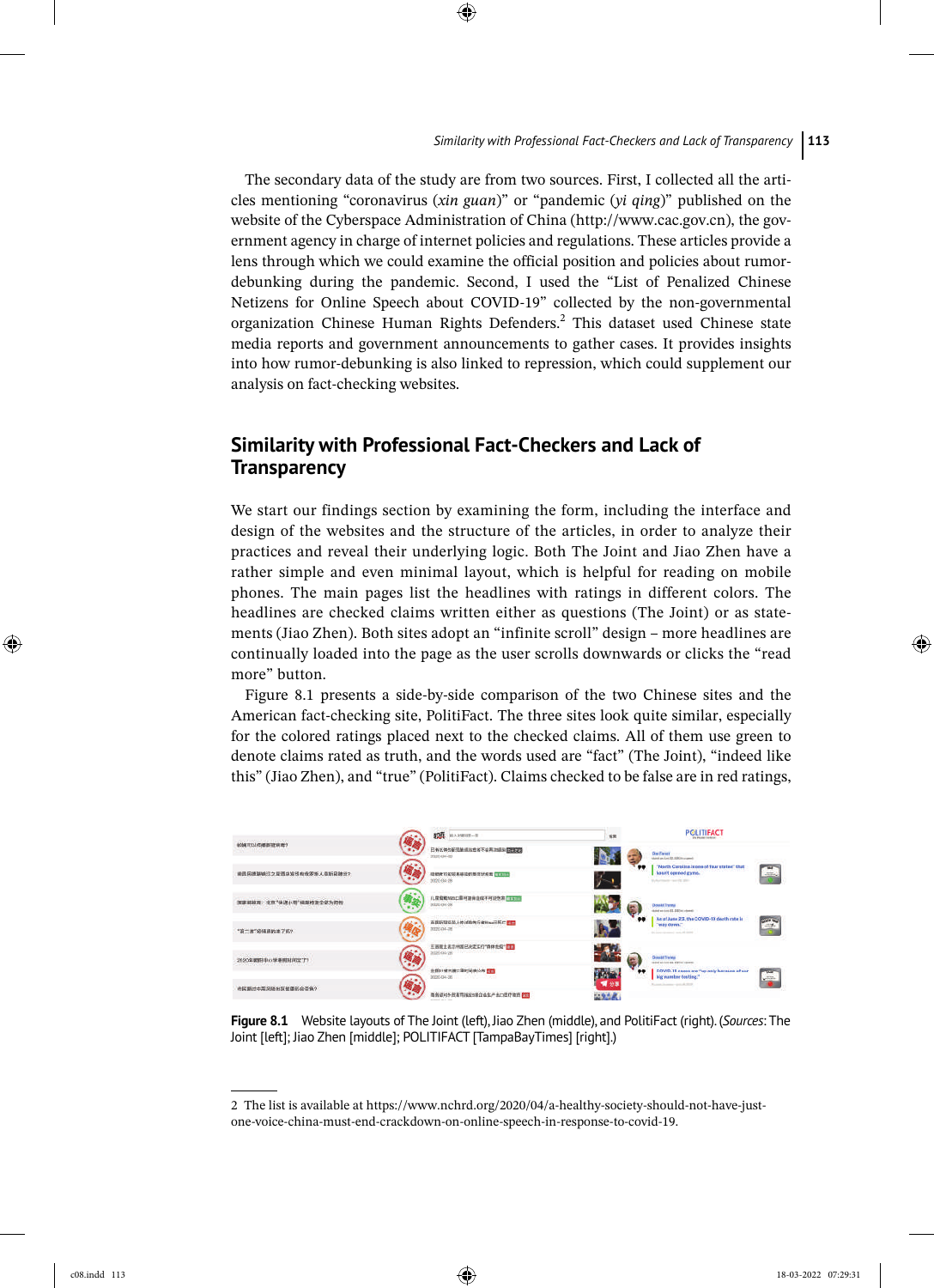and the words used are "false rumor" (the two Chinese sites) and "false" (PolitiFact). Those rated between true and false are in other colors – orange for The Joint (the word is "misleading"), gray for Jiao Zhen (the word is "no conclusion"), and orange for PolitiFact.

One obvious difference between the Chinese sites and the US site is that there is no explanation on methodology for The Joint and Jiao Zhen, whereas PolitiFact and other major fact-checking sites provide detailed notes on how they choose and rate the claims. The transparency of "showing your work" (Graves 2017) is regarded as an important strategy of winning audience trust among fact-checkers. The lack of transparency for the Chinese sites might suggest that Chinese sites are more interested in adopting the appearance of Western fact-checking sites than following its methodological approach.

The difference between the official site and the commercial site emerges when we examine the format of fact-checking articles published on the sites. As shown in Figure 8.2, articles on The Joint are simply in the format of ordinary news articles, whereas Jiao Zhen publishes articles in the format similar to Western fact-checkers such as



**Figure 8.2** Article page layouts of The Joint (upper left), Jiao Zhen (lower left), and Snopes (right). (*Sources*: The Joint [upper left]; Jiao Zhen [lower left]; Snopes Media Group Inc [right].)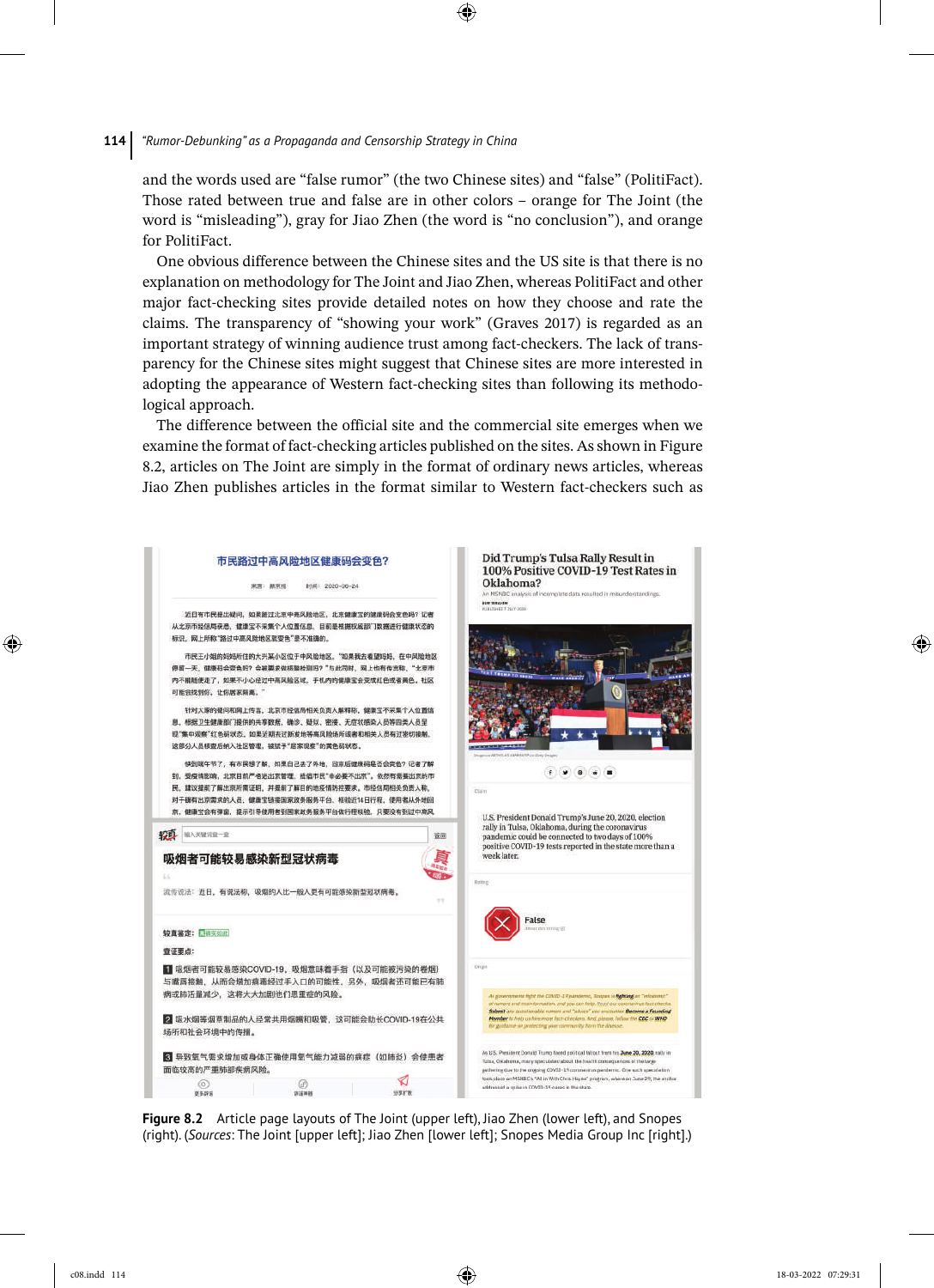Snopes, which is shown in the figure as an example. Both Jiao Zhen's and Snopes' articles are structured to include the sections checked claim, rating (with color), and detailed explanation. This finding aligns with previous studies which suggest that commercial media in China are more professional in terms of journalism practices than their official counterparts (Huang 2001; Stockmann 2013).

However, articles published on the commercial Jiao Zhen fail to match those on Western fact-checking sites in terms of transparency. There is no link to external documents or source materials, failing to meet an essential transparency requirement (Humprecht 2020). Combined with the fact that Jiao Zhen does not provide any explanations on methodology, we could see that even the commercial fact-checking site in China is better at creating an appearance similar to professional fact-checkers than honing its practices. This might, on the one hand, be due to the lack of space for independent journalism to develop, and on the other hand, be attributed to the specific political culture in China where the legitimacy of truth often comes from the status of sources rather than from the rigor of procedures.

# **Propaganda Content Disguised as Fact-Checking**

Next, we examine the content of the fact-checking articles published on The Joint and Jiao Zhen. There are some findings that clearly suggest the controlled nature of the sites. There was only one piece mentioning the initial cover-up of the deadly virus in China, and it firmly denied the cover-up.<sup>3</sup> In contrast to many US fact-checkers who focus on politicians and often rate their claims as false, these Chinese sites are mostly interested in checking the messages spread by ordinary netizens, and all of the claims questioning the Chinese government's response to the pandemic were rated as false. Although some factcheckers in democratic countries such as Africa Check and AFP's Fact Check also rate social media posts by citizens, their verdicts are far from uniformly approving the government. Figure 8.3 shows the amount of articles published every other day from January 18 to June 30. The trend looks quite similar for the two sites, where most of the articles were published during January and February, the initial outbreak and the worst months for China. However, we could also notice some differences between the two sites.



**Figure 8.3** Time series of fact-checking articles on the two sites.

<sup>3</sup> http://www.piyao.org.cn/2020-04/28/c\_1210594087.htm (in Chinese).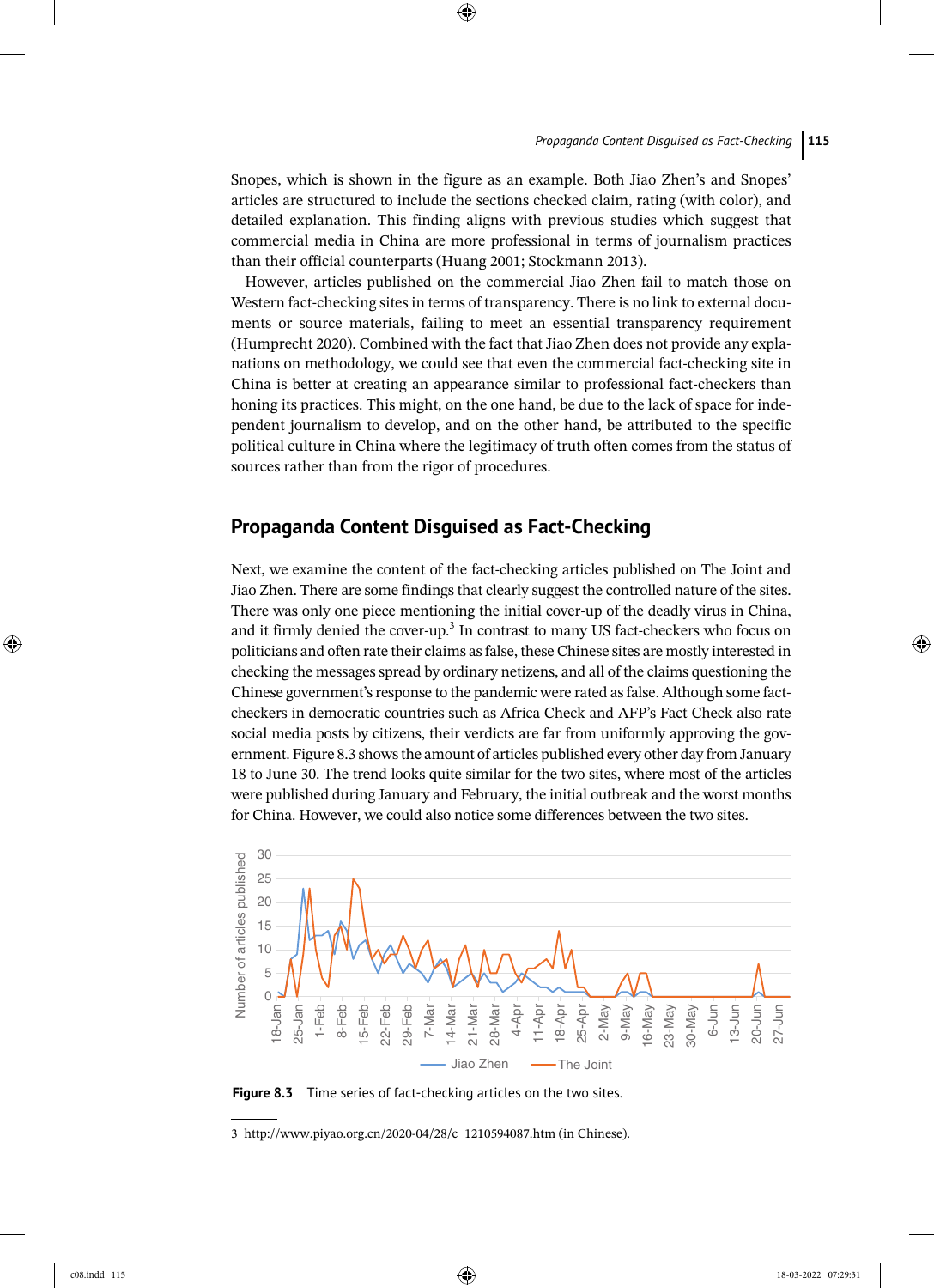#### **116** *"Rumor-Debunking" as a Propaganda and Censorship Strategy in China*

First, there is a lag between the two sites during the first month – The Joint's initial response to the pandemic was slower than Jiao Zhen. It indicates that commercial media act more promptly than official media during crises, though the two platforms have a comparable length of history – Jiao Zhen was launched in 2017 and The Joint in 2018. The lag may also be explained by the "time window" of crisis reporting in China, which refers to the phenomenon that it takes time for the propaganda authorities to react and adjust their control when crises happen, whereas commercial media could use this opportunity to conduct reporting in a relatively freer environment (Repnikova 2017). A piece of supporting evidence for this explanation is the change in the topical areas of checked claims. The Joint consistently published more articles on government responses and policies than on the scientific facts about the virus and the ways to prevent the spread of the disease. But Jiao Zhen's topical composition changed significantly, The majority (74.3%) of the articles published during the first month were about the virus and disease prevention, and only 18.6% were about government responses, but articles published since March were overwhelmingly (71.2%) about how the government handled the pandemic – and all in a positive direction. This change suggests that Jiao Zhen as a commercial site initially tried to publish some independent reporting on the virus (since reporting on the political aspects such as the initial cover-up is always a forbidden topic, they chose to focus on the scientific aspect), but was under greater pressure from the government to propagate the official positions since March.

Second, while Jiao Zhen had a low frequency of publishing during April, The Joint was quite active. China's pandemic situation had already stabilized in April, with less than 100 newly confirmed cases for most of the days.<sup>4</sup> Then why did The Joint still publish more than five fact-checking articles per day? A closer look at the articles reveals that most of the pieces were debunking claims about local outbreaks in certain cities and towns all over China (e.g., Fushun city in the northern province of Liaoning, Guangzhou in southern China, Zhuji city in the eastern province of Zhejiang, and Hepu county in Guangxi in southwestern China).<sup>5</sup> Those rumors only circulated within respective areas and did not attract national attention, but local governments issued statements repudiating such claims, and The Joint reposted such statements as fact-checking pieces. In essence, these articles are simply government press releases with added headlines and ratings in color.

Third, both sites remained largely silent since June, but published several articles around June 20, most of which appeared on The Joint. This was related to an outbreak linked to the Xinfadi wholesale market in Beijing since June 16. Again, both sites strictly toed the government line and acted as disseminators of official statements rather than professional fact-checkers. Taken together, the fluctuations in the amount of fact-checking articles published on the two websites indicate tightening censorship and the increasingly proficient use of fact-checking as a propaganda strategy by state media.

<sup>4</sup> https://covid19.who.int/region/wpro/country/cn.

<sup>5</sup> http://www.piyao.org.cn/2020-04/19/c\_1210577447.htm,http://www.piyao.org.cn/2020- 04/13/c\_1210555699.htm, http://www.piyao.org.cn/2020-04/05/c\_1210545289.htm, and http://www. piyao.org.cn/2020-04/17/c\_1210562145.htm (in Chinese).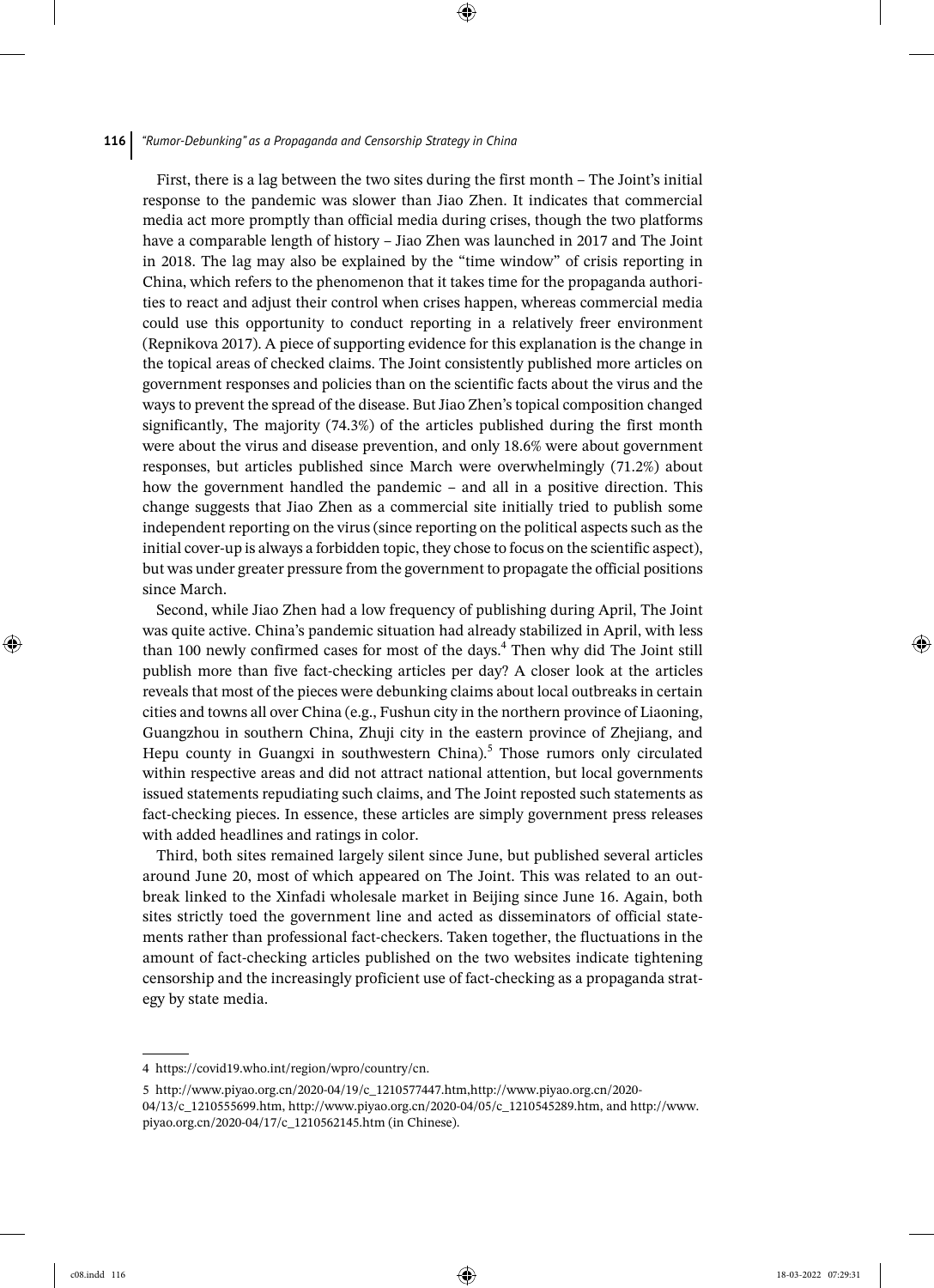We can further look into the sources cited in the fact-checking pieces. For The Joint, most (63.0%) of the cited sources were government organizations, and a small portion (11.2%) were experts. The commercial Jiao Zhen had more expert sources (46.2%) and fewer government sources (20.4%), and that mainly resulted from the pieces on the scientific aspects published in the early days. In terms of source triangulation, the articles published in The Joint (90.3%) and Jiao Zhen (87.8%) overwhelmingly cited only one source, failing to meet the conventional standard of validating information from multiple independent sources. It is also important to note that when government organizations were cited as the source, no additional sources were provided, suggesting that the government had a monopoly over deciding what is true on these two sites.

Two examples further illustrate the questionable practice of following the government's narratives to render verdicts. On June 9, The Joint published a piece rating the claim "the relations between China and foreign countries have turned more negative due to the pandemic" as "false rumor."<sup>6</sup> The piece cited the white paper "Fighting COVID-19: China in Action" published by China's State Council Information Office<sup>7</sup> and vice-minister of Foreign Affairs Ma Zhaoxu's comments during the press conference of the white paper as the only sources. Ma declared that "our relations with friends have become more close, and our circle of friends has grown – this is a fact." He also claimed that "the international community overwhelmingly praise China for our contribution to the international cooperation in fighting COVID-19." No other sources, for example, comments from scholars, thinktanks, and diplomats from other countries, were provided to support the official claims and justify the rating.

Another example includes several pieces on the scientific aspect of the virus and disease published in Jiao Zhen. The site checked at least eight claims about the effectiveness of traditional Chinese medicine in treating COVID-19, and the ratings were mostly "no conclusion." For example, the claim that "Jeeryin (translates as 'Clean genitals'), a female antibacterial lotion, can be used to prevent the disease such as SARS" was rated as "no conclusion." The fact-checking piece was written by a pharmacist, who suggested that there was no solid academic study supporting the efficacy of the lotion.<sup>8</sup> This argument could have rendered a verdict against the claim, but Jiao Zhen chose a more conservative rating without taking a side. It is widely known that President Xi Jinping is a fervent supporter of traditional Chinese medicine, and there are state-led campaigns to not only promote the medicine domestically and punish Chinese citizens who criticize it, but also promote it as a remedy for COVID-19 globally (Davidson 2020). Jiao Zhen's ambivalent ratings on this topic likely resulted from the fear of angering the authorities.

In sum, though self-labeled as "fact-checking," the two sites publish content that largely follows the propaganda orientation by relying on government sources and adopting the official lines. The commercial Jiao Zhen acted more promptly and did some independent reporting on the softer topics of the scientific aspects of the virus, but the room shrank after the initial short time window.

<sup>6</sup> http://www.piyao.org.cn/2020-06/09/c\_1210652783.htm (in Chinese).

<sup>7</sup> http://english.www.gov.cn/news/topnews/202006/07/content\_ws5edc559ac6d066592a449030. html.

<sup>8</sup> https://vp.fact.qq.com/article?id=bdaf431cde29101911d075504d4a64b8 (in Chinese).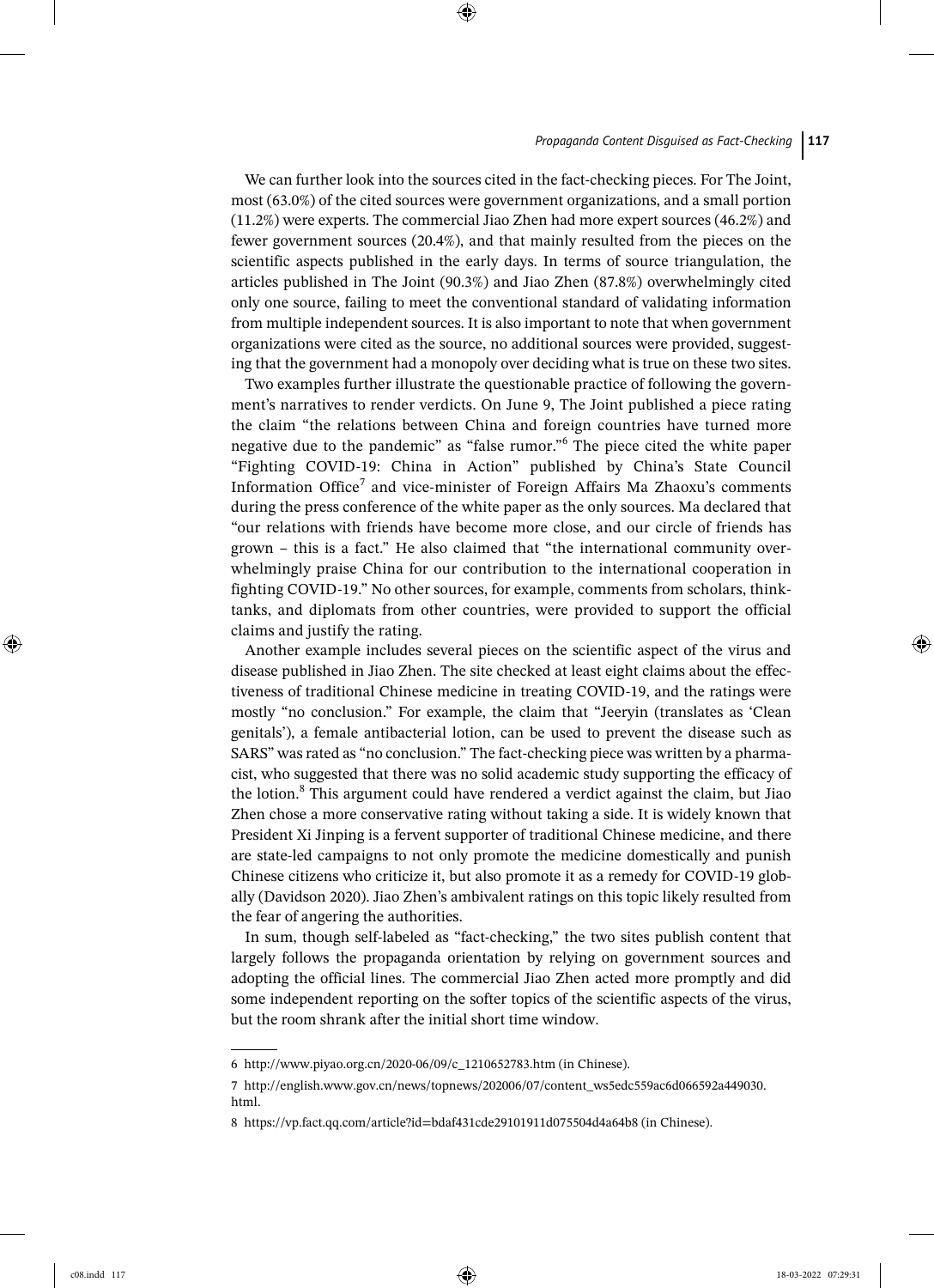## **Rumor-Debunking as a Weapon in the War of Information**

After analyzing the form and content of the two sites, we move to the examination of related policy directives by the Cyberspace Administration, which hosts The Joint and supervises all Chinese websites including Jiao Zhen. Three common themes could be identified from the articles on the COVID-19 pandemic published on the Cyberspace Administration's website from January to June 2020.

First, the urgency to manage and control information about the pandemic is regarded as a war no less important than the war on COVID-19 itself. Phrases such as "holding the line of defense of online public opinion" (*shouzhu wangluo yuqing fangxian*) and "Blow the Trumpet! Call the Assembly!" (*chuixiang jijiehao*) frequently appeared in the official articles.<sup>9</sup> The enemies, according to the government directives, were online rumors that threatened to cause panic among the netizens and destabilize society. The victory was described as the wide spread of "positive energy," which is a popular official discourse persuading people to think positively about the status quo (Chen and Wang 2019). Seeing through the frame of a war of information, the efforts to eliminate rumors are ultimately for protecting the regime from unwanted doubts and criticisms, rather than seeking facts for facts' sake.

Second, internet platforms and major portal websites were expected to take part in the war on rumors. According to the Cyberspace Administration, the primary responsibility to contain the spread of rumors was on the shoulders of the platforms and websites where the rumors were posted and shared. An article praised Tencent Jiao Zhen's special section on the pandemic as an example of how tech companies could "give play to their own advantages" in order to "treat people's minds."<sup>10</sup> Other examples included Weibo, WeChat, and Douyin, all of which used private messages and push notifications to promote certain rumor-debunking articles. These tech giants were lauded as "the stabilizer of people's hearts" (*renxin wendingqi*) in this war.

Third, the articles emphasized the combination of co-optation and repression. One piece that summarized a provincial Cyberspace Administration's work during the pandemic suggested that the government should "grab with both hands" – on the one hand, proactively publishing certain information, and on the other hand, cracking down on those who "deliberately made up and spread rumors to destabilize the society."<sup>11</sup> The latter, according to the article, was made possible by the collaborations between the Cyberspace Administration and Public Security Bureau. During a press conference on February 21, the Public Security Ministry announced that police all over China had already processed 5,511 cases of "fabricating and deliberately disseminating fake and harmful information."<sup>12</sup> Data collected by Chinese Human Rights Defenders showed that the most common punishments were administrative detention (up to 15 days) and "educational reprimand," which refers to oral and public admonition. However, there were also a few cases ending up with criminal charges. Most of the cases happened in late January and early February, which was also when most of

<sup>9</sup> E.g., http://www.cac.gov.cn/2020-03/04/c\_1584866270391773.htm and http://www.cac.gov. cn/2020-04/13/c\_1588323943295608.htm (in Chinese).

<sup>10</sup> http://www.cac.gov.cn/2020-02/12/c\_1583048485379308.htm (in Chinese).

<sup>11</sup> http://www.cac.gov.cn/2020-03/04/c\_1584866270391773.htm (in Chinese).

<sup>12</sup> http://paper.people.com.cn/rmrbhwb/html/2020-02/22/content\_1972481.htm (in Chinese).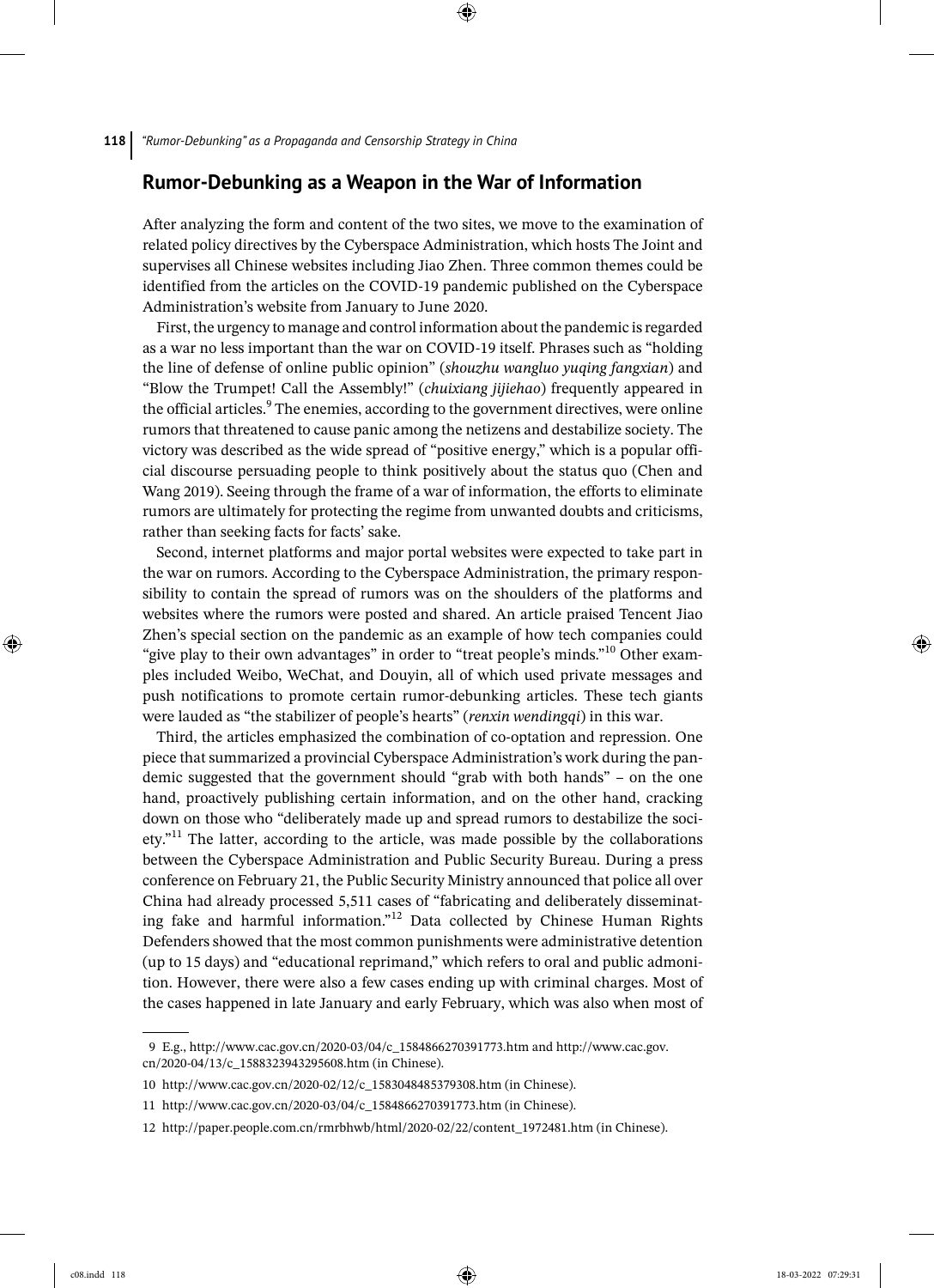the fact-checking articles were published on The Joint and Jiao Zhen. It indicates that the two "hands" were indeed coordinating with each other during this information war, promoting certain messages and suppressing others.

Taken together, the official policy directives demonstrated how rumor-debunking was regarded as an essential method in fighting against messages that threatened the stability of the society and the regime. The objectives of such efforts, as revealed by the official articles, were distinct from the missions of professional fact-checkers.

# **Conclusion**

"I think a healthy society should not have just one voice," said Li Wenliang during an interview when he reflected on his experience of being punished for "spreading false rumors" (Green 2020). However, not much has changed regarding the way the Chinese government handled information since Li passed away in early February. The propaganda machine and the law enforcement agency continued to promote one specific version of the narrative and suppress other voices in the name of debunking rumors and seeking truth. Globally, disinformation and conspiracy theories about COVID-19 harmed society and even put lives at risk (O'Connor and Murphy 2020), but the initiatives self-labeled as "fact-checking" do not always serve the purpose of providing accurate information and informing the public. In contesting the power and authority to speak, various actors might borrow the notion of fact-checking to legitimize their claims.

In this chapter, I have examined how the Chinese government co-opted fact-checking as a way to propagate official discourses and censor unwanted information. Analyses of two prominent fact-checking sites – the official The Joint and the commercial Jiao Zhen – show that although they had a similar interface and even similar article structure as global professional fact-checkers, their content overwhelmingly relied on single government sources and strictly toed the official lines, in sharp contrast to the professional fact-checkers in democratic regimes. While the commercial site enjoyed a limited degree of independence during the early days of the outbreak, its difference from the official site diminished as the control on media tightened. Official documents and policy directives further illustrate that the government regarded the war on rumors that threatened social and regime stability as important as the war on the pandemic itself. Social media platforms and portal websites were designated with the task to eliminate such information and promote official messages. The propaganda apparatus also worked with the police to punish thousands of individuals involved in creating and spreading those "rumors," suggesting a combined strategy of co-optation and suppression. If rumors could be seen as social protests (Hu 2009), then the war on rumors is also the crackdown on protests.

Recent developments in China's overseas publicity campaign show that the co-optation of fact-checking is not only a domestic practice. In responding to criticism on Chinese government policies from the global community, state media such as Xinhua and CGTN actively often dismiss that criticism as "false rumors" spread by Western media and politicians, and "debunk" them by citing China's official responses.<sup>13</sup>

<sup>13</sup> For example, Xinhua's "rumor-debunking" on the situation in Xinjiang: https://www.youtube. com/watch?v=fdmmkb1kg7y; and CGTN checking US Secretary of State Mike Pompeo's claims about China: https://news.cgtn.com/news/2020-08-26/debunking-the-disinformation-in-pompeo-santi-chinese-diatribe-tgrylsfqja/index.html.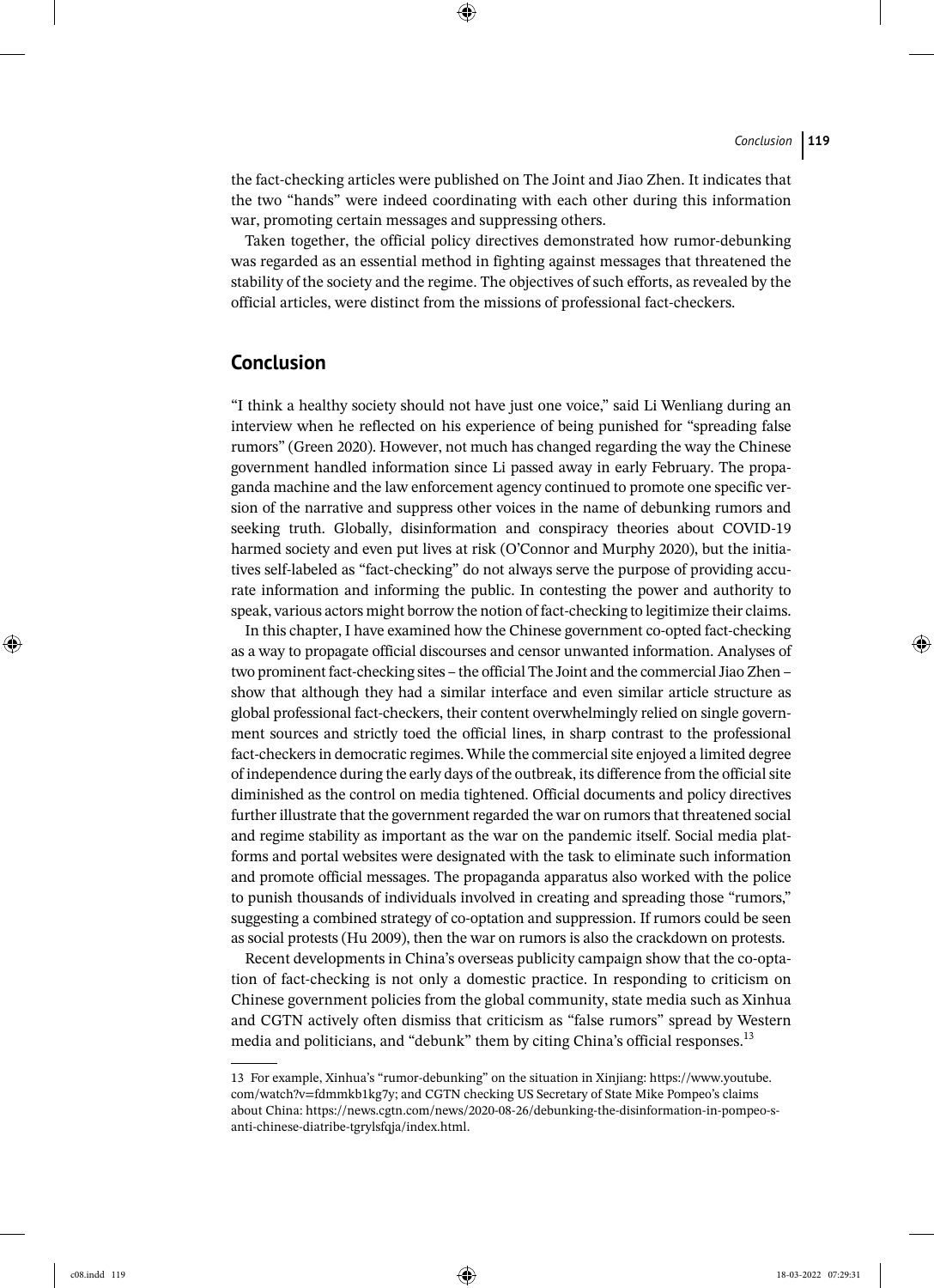It remains unknown whether the fact-checking projects and the narrative of rumordebunking have boosted the effects of official propaganda. Future studies could use surveys and experiments to tackle this question. Findings in this chapter may indicate the limitation of the current projects. The lack of triangulation from multiple sources and the absence of explanations on methodology could harm the trustworthiness of the sites, especially among more sophisticated readers. It is always more difficult to co-opt the more fundamental logics of new mediums and genres than to co-opt their appearances. The Chinese propaganda machine had a track record of adopting something new but eventually gave up due to the incompatibility between the propaganda logic and the core logic of the new medium and genres (Repnikova and Fang 2018). The fact-checking case may be no exception.

No matter how effective this strategy is, the case of the co-optation of fact-checking in China has important implications for our understanding of fact-checking and the struggle to decide what is true. It shows that a professional journalistic practice could be repurposed for very different missions. Although co-optation by the government is less likely to happen in democratic regimes, it is very likely to be used by far-right political parties and individuals, who are good at denouncing the authority of mainstream media and creating alternative narratives. Therefore, studies on fact-checking should focus not only on what is happening inside the professional fact-checker's community, but also on how organizations and individuals outside the community have been exploiting this practice to disinform rather than inform the public.

# **Acknowledgments**

The author would like to thank Shuhua Tang and Yingying Chen for research assistance.

# **References**

- Allport, G.W. and Postman, L. (1947). *The Psychology of Rumor*. Oxford: Henry Holt.
- Amazeen, M.A. (2015). Revisiting the epistemology of fact-checking. *Critical Review* 27 (1): 1–22.
- Bamman, D., O'Connor, B., and Smith, N. (2012). Censorship and deletion practices in Chinese social media. *First Monday* 17 (3).
- Bilefsky, D. (2009). Celebrating revolution with roots in a rumor. *The New York Times*, November 18.
- Birnbaum, M. (2019). Europe was worried Russia would mess with its elections. Now it has other fears. *The Washington Post*, May 22. https://www.washingtonpost.com/ world/europe/europe-was-worried-russia-would-mess-with-its-elections-now-it-hasother-fears/2019/05/20/d0c18552-77f1-11e9-a7bf-c8a43b84ee31\_story.html.
- Brady, A.-M. (2008). *Marketing Dictatorship: Propaganda and Thought Work in Contemporary China*. Lanham, MD: Rowman and Littlefield.
- Chan, J.M. (1993). Commercialization without independence: Trends and tensions of media development in China. In: *China Review* (eds J. Cheng and M. Brosseau), pp. 1–19. Hong Kong: The Chinese University Press.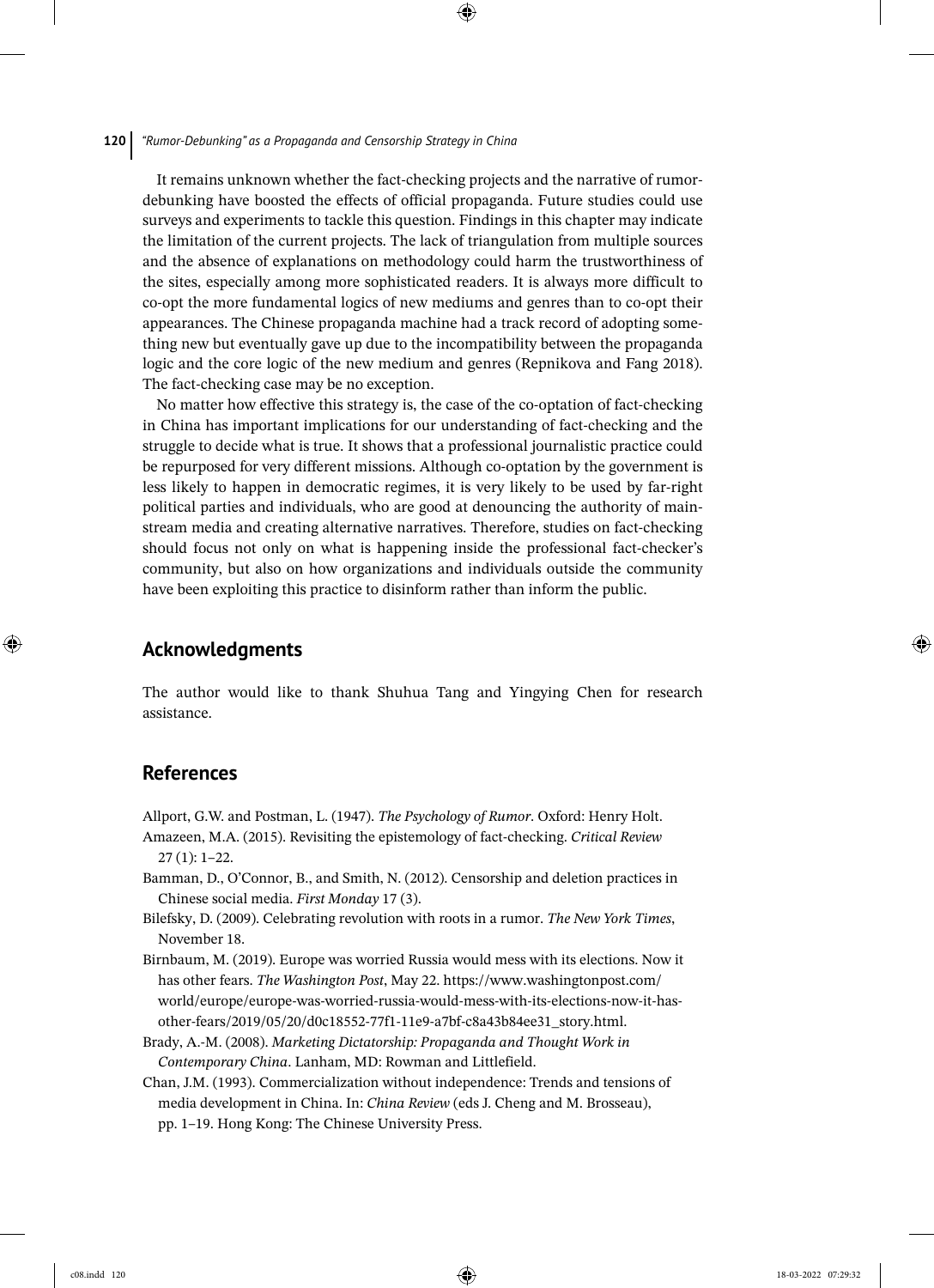- Chen, H. and Guo, Z. (1998). Opposites apart: Explaining differential revenues between China's party and mass‐appeal newspapers. *Asian Journal of Communication* 8 (2): 70–99.
- Chen, Z. and Wang, C.Y. (2019). The discipline of happiness: The Foucauldian use of the "positive energy" discourse in China's ideological works. *Journal of Current Chinese Affairs* 48 (2): 201–225.
- Coady, D. (2012). *What to Believe Now: Applying Epistemology to Contemporary Issues*. Malden, MA: Wiley-Blackwell.
- Davidson, H. (2020). Beijing draws up plans to outlaw criticism of traditional Chinese medicine. *The Guardian*, June 3.
- Funke, D. and Benkelman, S. (2019). Factually: Politicians co-opt fact-checking. *American Press Institute*, July 11. https://www.americanpressinstitute.org/fact-checking-project/ factually-newsletter/factually-politicians-co-opt-fact-checking.
- Graves, L. (2016). *Deciding What's True: The Rise of Political Fact-Checking in American Journalism*. New York: Columbia University Press.
- Graves, L. (2017). Anatomy of a fact check: Objective practice and the contested epistemology of fact checking. *Communication, Culture and Critique* 10 (3): 518–537.
- Graves, L. (2018). Boundaries not drawn: Mapping the institutional roots of the global fact-checking movement. *Journalism Studies* 19 (5): 613–631.
- Green, A. (2020). Li wenliang. *The Lancet* 395 (10225): 682.
- Han, R. (2015). Manufacturing consent in cyberspace: China's "fifty-cent army." *Journal of Current Chinese Affairs* 44 (2): 105–134.
- Hu, Y. (2009). Rumor as social protest. *Chinese Journal of Communication and Society* 9: 67–94.
- Huang, C. (2001). China's state-run tabloids: The rise of "city newspapers." *International Communication Gazette* 63 (5): 435–450.
- Huang, H. (2017). A war of (mis)information: The political effects of rumors and rumor rebuttals in an authoritarian country. *British Journal of Political Science* 47 (2): 283–311.
- Humprecht, E. (2020). How do they debunk "fake news"? A cross-national comparison of transparency in fact checks. *Digital Journalism* 8 (3): 310–327.
- Kapferer, J.-N. (1990). *Rumors: Uses, Interpretations, and Images*. New Brunswick, NJ: Transaction Publishers.
- Liao, J. and Feng, G. (2020). 8 ren yin wangshang sanbu "Wuhan bingdu xing feiyan" bushi xinxi bei yifa chuli [8 individuals punished for spreading false information about "Wuhan viral pneumonia"]. *Xinhua News Agency*, January 1. http://www.xinhuanet. com/2020-01/01/c\_1125412773.htm.
- Liebman, B.L. (2005). Watchdog or demagogue? The media in the Chinese legal system. *Columbia Law Review* 105 (1): 1–157.
- O'Connor, C. and Murphy, M. (2020). Going viral: Doctors must tackle fake news in the COVID-19 pandemic. *BMJ* 369: m1587.
- Pan, Z. (2009). Bounded innovations in the media. In: *Reclaiming Chinese Society: The New Social Activism* (eds Y. Hsing and C.K. Lee), pp. 187–209. New York: Routledge.
- Peterson, W.A. and Gist, N.P. (1951). Rumor and public opinion. *American Journal of Sociology* 57 (2): 159–167.
- Repnikova, M. (2017). *Media Politics in China: Improvising Power Under Authoritarianism*. Cambridge: Cambridge University Press.